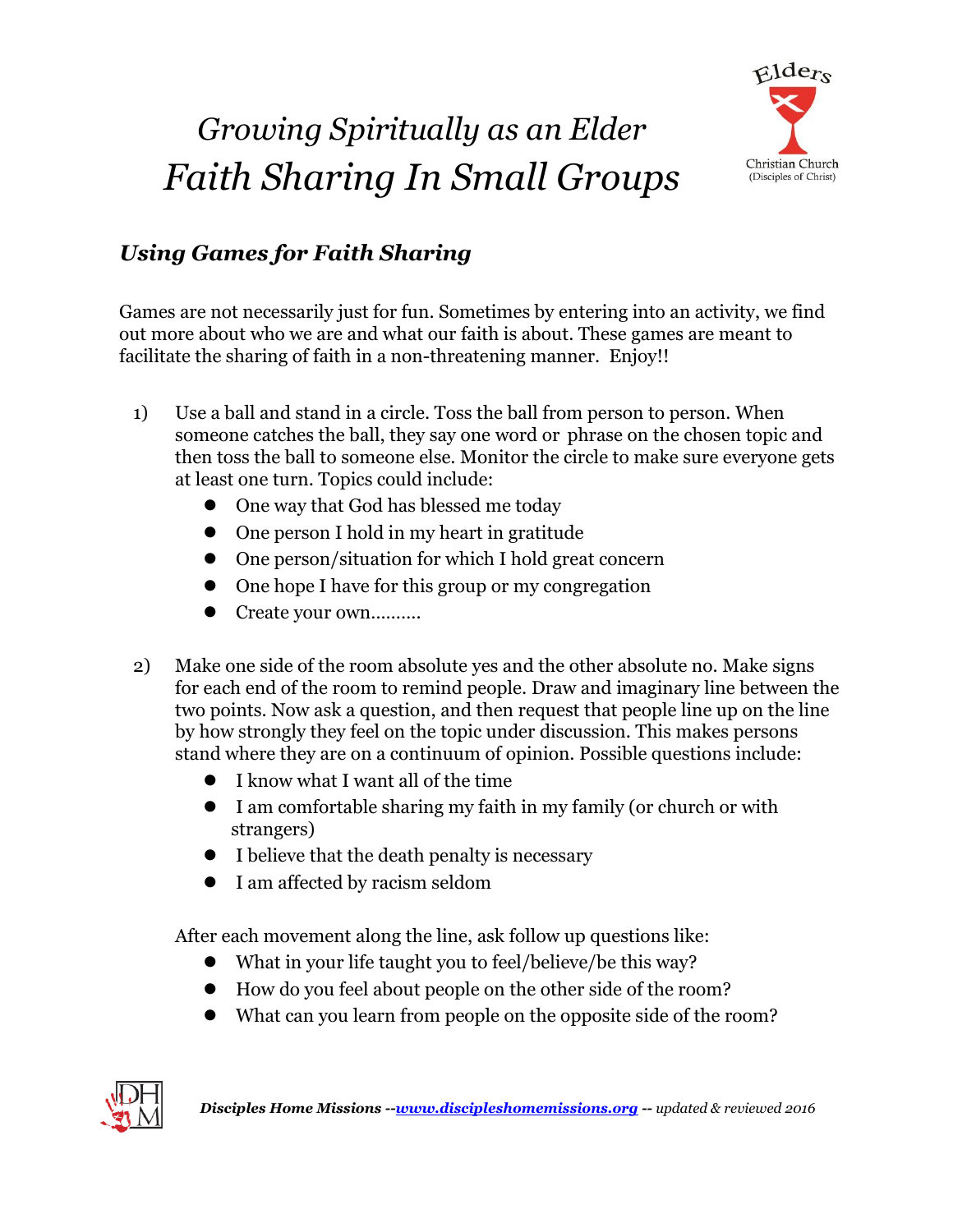3) Take a stand is a variation on the game in # 2. Draw an imaginary line down the center of the room. Make a statement, and ask people to then choose to stand on the side that means that they agree or the side of the line that means they disagree with it.

Statements you might pose are:

- Sharing my faith makes me uncomfortable.
- I look for people with which to share my faith.
- People who tell others about Jesus are fanatics.
- These statements make me feel guilty/sad/hopeful

Use similar follow up questions as in game #2.

4) Stand in a circle. Toss the ball around the circle making sure everyone gets it just one time. When you have had the ball raise your hand so people will not throw it to you. Now, as that people toss the ball in the same exact pattern again. Encourage them to go faster each time. Keep asking the question, "Can you all touch the ball in the exact same order any faster than this?" Be careful how you ask this question. Do not say "Can you toss the ball to each other any faster?"

Encourage problem solving as a group. They may reconfigure the circle so that they can just pass the ball around the circle quickly as an intermediary solution. The goal can be met in seconds by lining everyone up in order and having the first person run the ball across the palms of each person quickly. Do not give them the solution, keep prompting them to find it.

Unpack this game with questions like:

- How did it feel to know there were other solutions?
- How did you feel when you were told it wasn't fast enough?
- When did it dawn on you what the solution might be?
- Where did you get "stuck"?
- 5) List the fruits of the spirit from Galatians 5:22-23 on cards. Give each person in the group \$100.00 play money. Have them bid against each other for the gifts. This uncovers how much each one is worth. Unpack this experience by asking, How did you decide what you wanted the most? How did you compromise when competition took over? Did the group rebel during the game come to a sharing solution outside of the rules? This often happens with this game!!
- 6) Toss a ball of yarn around a circle until it is used up. When a person receives it, he/she wraps it around their waist and tosses it to the next person. When you

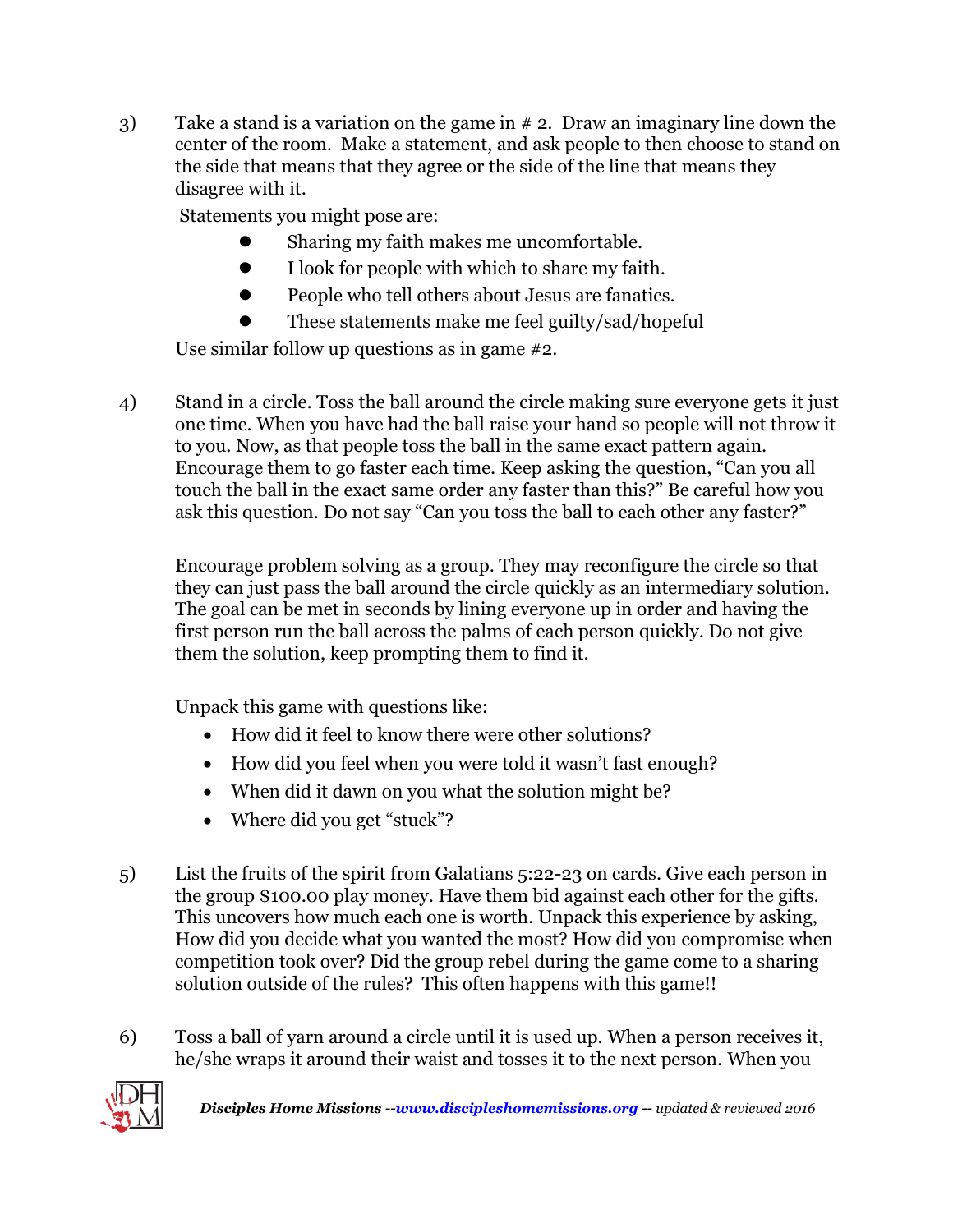are done you are all connected by complex design. Ask questions like: Do you feel connected or trapped? What happens if you pull on your part of the design? What happens if someone steps out of the design? This is to teach about the connectedness of Christian community.

- 7) Form a circle holding hands. Tangle yourselves up into knots with your bodies without letting go of each other's hands. After you get tangled, try to move across the room without breaking the hand holding. Untangle yourselves without letting go of each other. A variation is to have one person outside the circle helping you to solve the dilemma of being stuck. That person, of course, is not in the original circle of knots. Follow up questions: How did it feel to try to move when you were so knotted?How is this like a church in conflict? How did it feel to have hands to hold in the stress? Did the hands comfort or confine your decision making?
- 8) This is an oldie but a goodie, but I've added a twist. You have 30 minutes to decide which of the following persons should be allowed into a shelter before a terrible storm that will kill everyone in your town who isn't sheltered. Your town is the only one that has Christian faith on the planet. If your town is totally wiped out, Christ's witness on earth will be gone until he comes again. Who in this group holds the greatest possibility to spread the good news to the ends of the earth from scratch? You can choose 5 of the 7 persons to go into the shelter. The possibilities are: a school teacher 40 years old, a doctor 50 years old, a pastor 45 years old, a student in the local Bible college 20 years old, a newly converted Christian 35 years old, a Church musician/dancer 30 years old, and a computer programmer 25 years old. All are practicing Christians. Or, you can make up your own cast of characters.

Give a time limit to figure it out. You can rank them individually and discuss your choices or try to come to an agreement as a group. You can also role play this game by each person taking on the personality of one of the characters and defending their right to be in the shelter. Follow up questions include: How did you decide who was most important for the shelter? What was lost by the ones that did not get to stay? How might these in the shelter spread the good news to the ends of the earth? A follow up activity is to role play the survivors making and action plan to spread the news of Christ.

- 9) Every Bible and hymnal on the planet has been destroyed within a one minute time span. You are with a group trying to remember everything about God you can to communicate to generations yet to come. Divide into six committees with the following assignments:
	- 1) Write down all God has done in history

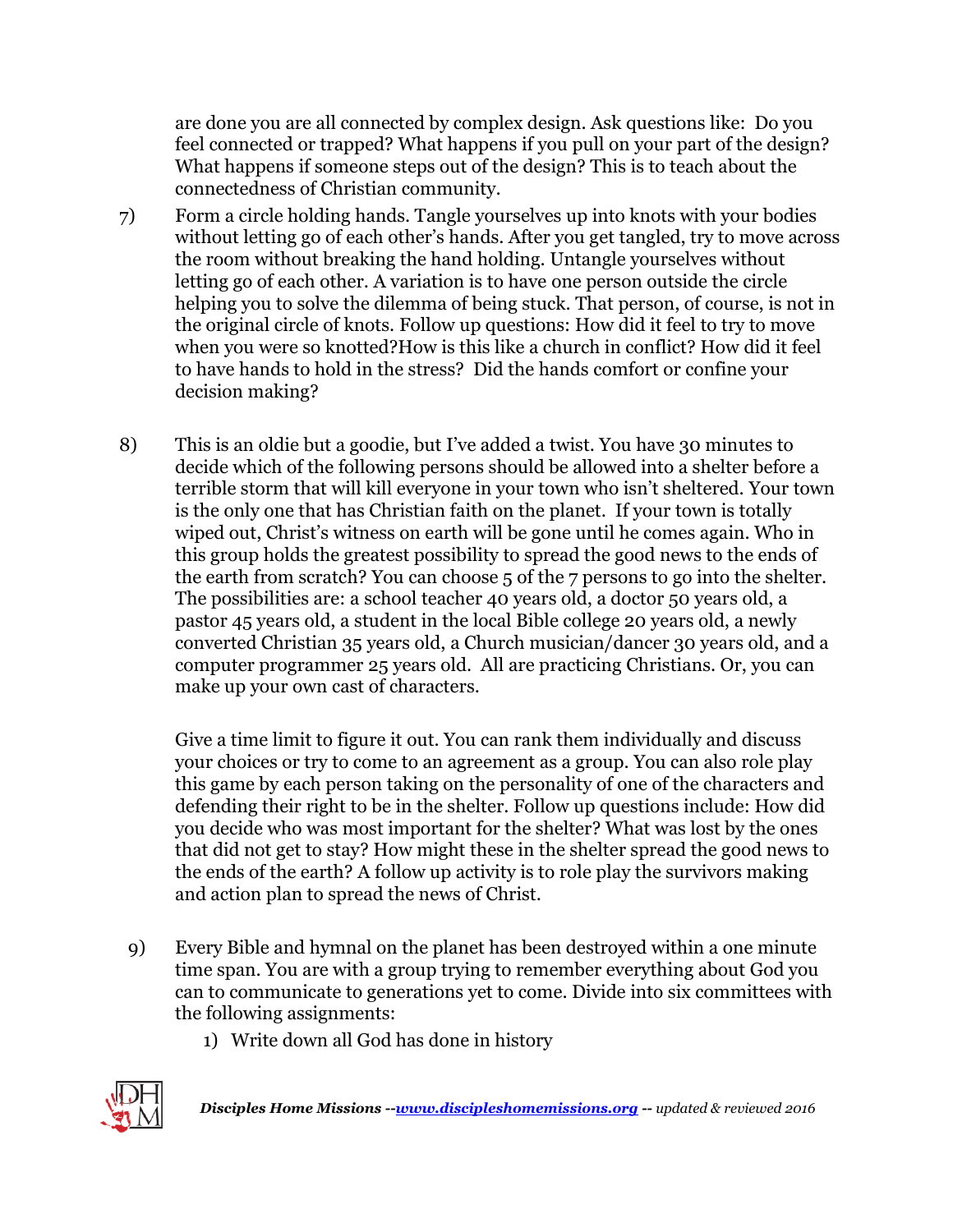- 2) Write down the laws of God
- 3) Write down the songs of faith
- 4) Write down stories about Jesus
- 5) Write down how to run a church
- 6) Write down what you hope for the future.

These categories roughly express the six kinds of scripture in the Bible: Histories, prophets, wisdom books, gospels, epistles, revelation/apocalyptic literature. Don't tell this until you have done the group tasks.

## *Faith Sharing Starters*

These activities give people a place to start in sharing their faith with each other. Adapt them to your own setting. The only point to keep in mind is that persons should always be given the option of not participating in an exercise that hurts them. Discomfort may be part of growth, but hurt is another thing. Always give the option of pass to each person as an act of courtesy, for you may not know of something in their history that makes the sharing not helpful.

1) Using the Feel Wheel ask each person to identify the feeling they are having right now. This gets you into the room. You can read a passage of scripture or a quotation and use the Feel Wheel. In fact, you can use it before or after any activity in this whole group process. Make a big one and use markers, small tokens such as beans or candies, or stickers on it from session to session.

Make a small one for each meeting to use, or just use it once in a while for fun.

You can find the Feel Wheel online at: [www.discipleshomemissions.org/wp-content/uploads/2016/05/Elders-](http://www.discipleshomemissions.org/wp-content/uploads/2016/05/Elders-Wheel.pdf)[Wheel.pdf](http://www.discipleshomemissions.org/wp-content/uploads/2016/05/Elders-Wheel.pdf)

- 2) Ask each person to come to the next session with a poem, scripture, quotation, memory item, kitchen utensil, piece of clothing (think of your own category) that is important to them and/or signifies some thing about their faith. Share these stories in the room. It could also be bringing something that reminds them of the scripture text you are studying that session.
- 3) Write what you would like to have on your grave marker. You can talk this through or draw them or make them with construction paper. Tell why you have chosen what you have put on it.

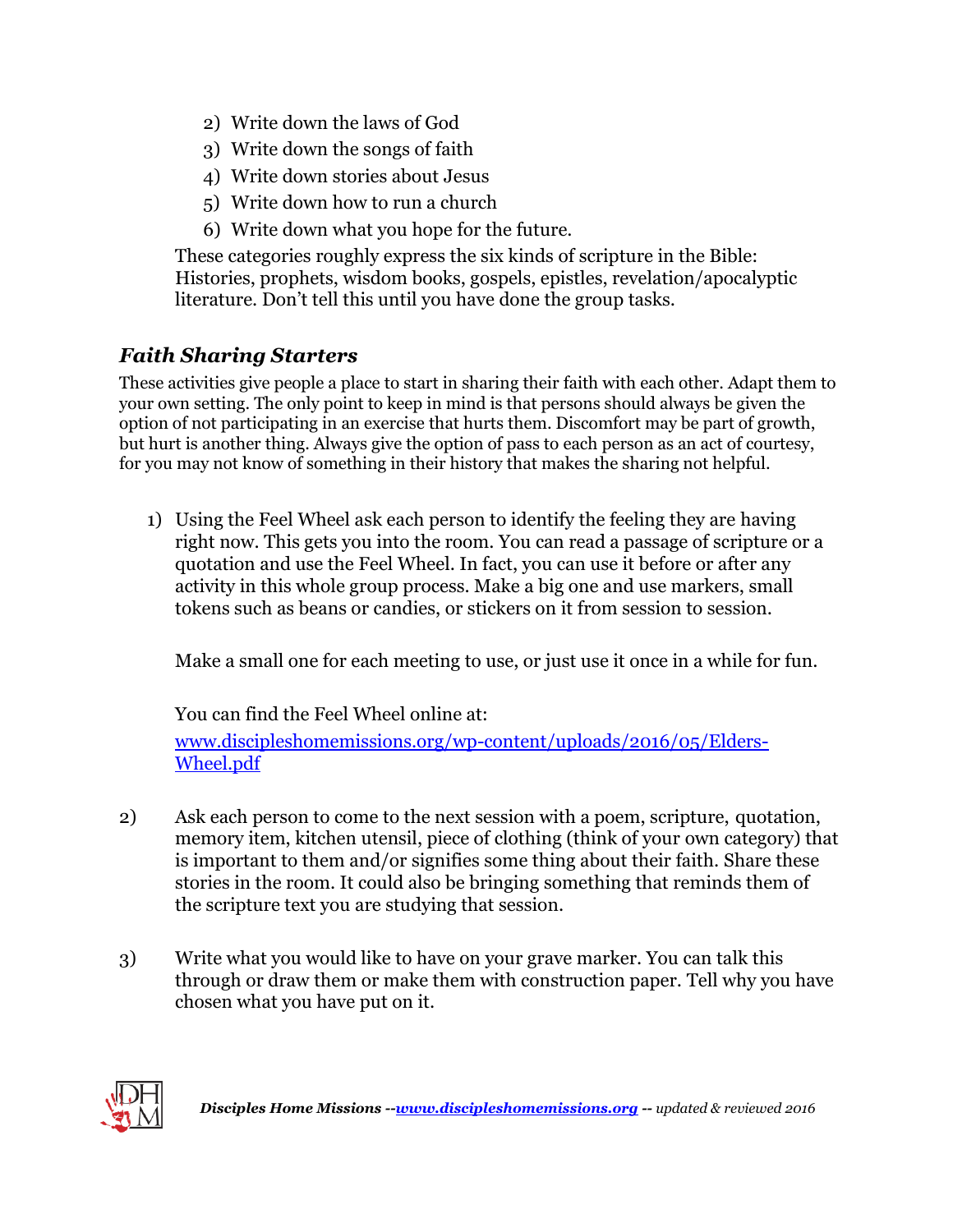- 4) In a basket put a bunch of tea bags (about 3 times more than people in the room) of different kinds. Have each person pass the basket and choose a tea bag that calls to them. Have them share why the chose that particular bag. Now ask the group, what do you know about that person because of what they just shared. An example: "I chose Earl Grey because it reminds me of my grandmother who used to drink it." From this you learn that they are attached to their grandmother, though this is not exactly what they said. Another example: "I chose passionfruit tea because I liked the name." You learned from this that the person was not afraid of the word passion and may be passionate about things. Check out your perceptions. "People are like teabags, you find out what they are made of when they are in hot water." (Eleanor Roosevelt quotation)
- 5) Unpack your purse or wallet on the table. From what is in the wallet, figure out what you value highly. You can explain the items to each other and tell why they matter, or you can put the collections around the room and have people guess whose is whose (take out things with name of person or turn them over). Another way to do this is for persons to take out the most important thing they carry and tell the group what it tells about them. You can follow this up by giving

the people a little card with scripture or small token they can carry of their faith.

You can order items with the chalice symbol on them from Christian Board of Publication.

- 6) Draw a picture with 6 concentric circles. Label them from the inner circle toward the edge with one category per circle as follows: family, church friends, other close friends, casual friends, fellow citizens, global citizens. Have people place names on these categories and then ask these questions for discussion starting or journaling before discussion: How do you share your faith with each of the circles? Where do you feel most comfortable or uncomfortable sharing your faith? Where might God be inviting you to grow in each circle as a witness?
- 7) Gary Chapman has written and spoken about five languages of love and says that each of us give and receive love in these languages. He goes further to say that we value some languages of love over others. They are:

Acts of service Spending quality time Giving gifts Touching Words of affirmation'

It seems to me that these are also ways we show love to God. What is your primary love language in human relationships? What about with God? How do



*Disciples Home Missions -[-www.discipleshomemissions.org](http://www.discipleshomemissions.org/) -- updated & reviewed 2016*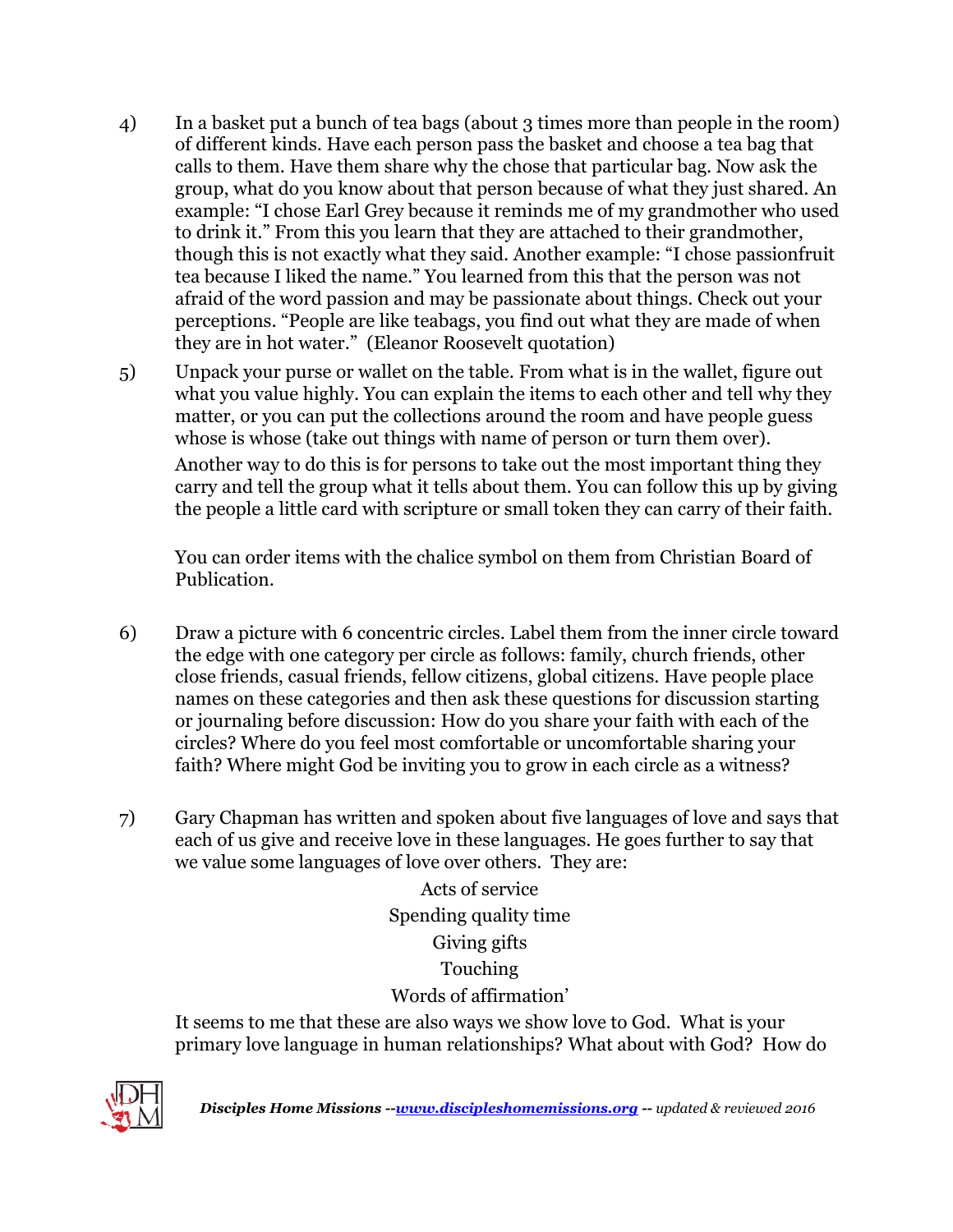you receive love most clearly? Do people know this about you? Find ways to show love to each member of the group in their preferred way of being loved. Think about ways you might stretch yourself in learning new languages of love as a giver and recipient. How does this affect you as you serve as an Elder?

- 8) Make a list of 20 places you will go in the next month. After the list is made, identify how you might witness to your faith in Jesus in those places. Which ones are easy? Which ones are difficult to come up with a method?
- 9) Place an empty chair in the room and ask for volunteers who will pretend that they are telling someone about what Jesus means to them in their lives OR what their congregation or wider church has meant to them OR how prayer changes how they live. You can then reflect with each other and affirm each other about what you heard and saw. DO NOT CORRECT ANOTHER PERSON'S TESTIMONY!!! You can also put a smiling face in the chair of one of your group members who can encourage the testimony with their eyes. It is better if this person does not speak when you are first trying this. After trying it for awhile, you can add the dimension of the person in the chair asking gentle and increasingly hard clarifying questions to move the boundaries of the testimony. Go gentle on this exercise. No right or wrong way to testify!
- 10) Answer these questions on paper and then share, as willing, with the whole group. These are paraphrased from a similar activity from Sydney Simon's book from 1972, *Values Clarification.*

I would be willing to die for...

I would be willing to physically fight for...

I would argue strongly in favor of...

I would quietly take a position in favor of...

I will share only with friends my belief that...

I prefer to keep to myself my belief that...

(do not ask people to share these)

11) Use sentence completion from these conversation spurs to open sharing:

I have always wanted to..........

I never ever want to..........

I would like to tell my friend, (fill in the name), about Jesus, but.........

I hope that before I die I will..........

I would like to be friends with.........

The thing I do best is...........



*Disciples Home Missions -[-www.discipleshomemissions.org](http://www.discipleshomemissions.org/) -- updated & reviewed 2016*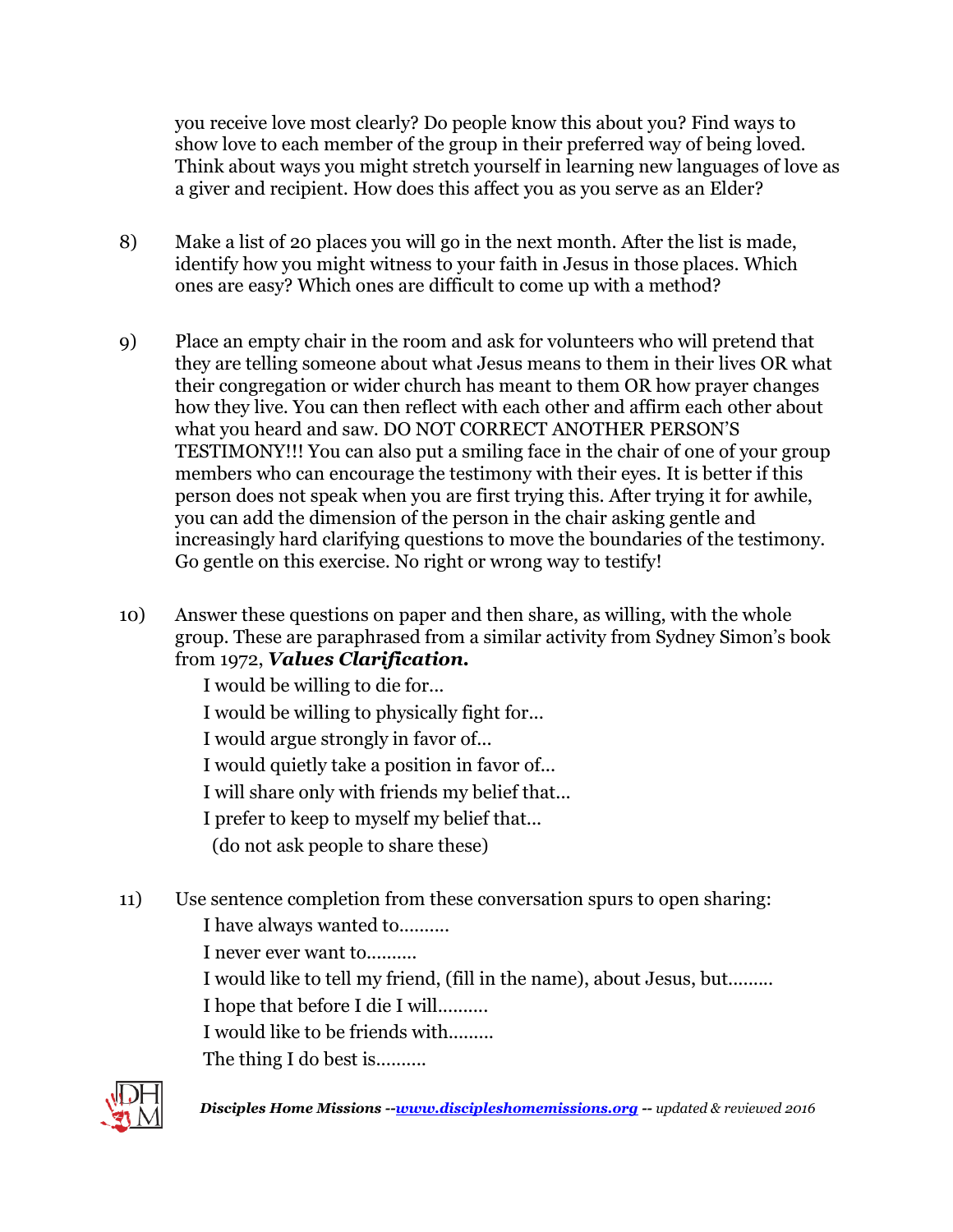What I like about my congregation the best is......... What I think God is calling me to do more of these days is.......... I knew Jesus was real when.......... I am very afraid of.......... When I am truly joyful, I.......... What I think would solve the problems of hunger in the world is......... The place my faith is growing is........ The person I love the most is..........

## *Hands on Faith Sharing Activities*

These ideas are for making or doing things that reinforce learning religious lessons. In children's Sunday school classes, we have always known that kids learn from the crafts we teach. Adults often have a lot of the kid left in them in this regard. Experiment and enjoy creating and doing faithful sharing.

- 1) Take a plastic one-gallon milk jug washed and dry. Gather as many stickers, pens, scissors, magazines, pipe cleaners or what have you and place them in the middle of the circle. You might want to be at a table for this activity. Explain that this jug is the church. You hold the church in your life time. You have inherited it from others and will pass it on to many you will never know. IN SILENCE pass the milk jug around and invite people to do to the milk jug whatever it is that they would like to do to the church. After it is created, and it will be a masterwork, set it in the middle and look at it. Use these questions to debrief the experience:
	- $\bullet$  What did you notice about the church you inherited?
	- Why did you do the things you did to it?
	- $\bullet$  How did you feel during this task?

End this session with prayers for the global church and for healing in all congregations — including your own.

- 2) Create a board game that has to do with your congregation's life. Make it simple to play and not take TOO long. Every community has unspoken rules, so work those into your game.
- 3) Draw a shield and create a coat of arms for yourself. Include on it things that symbolize your family, your faith, your gifts, your experiences. Share why this

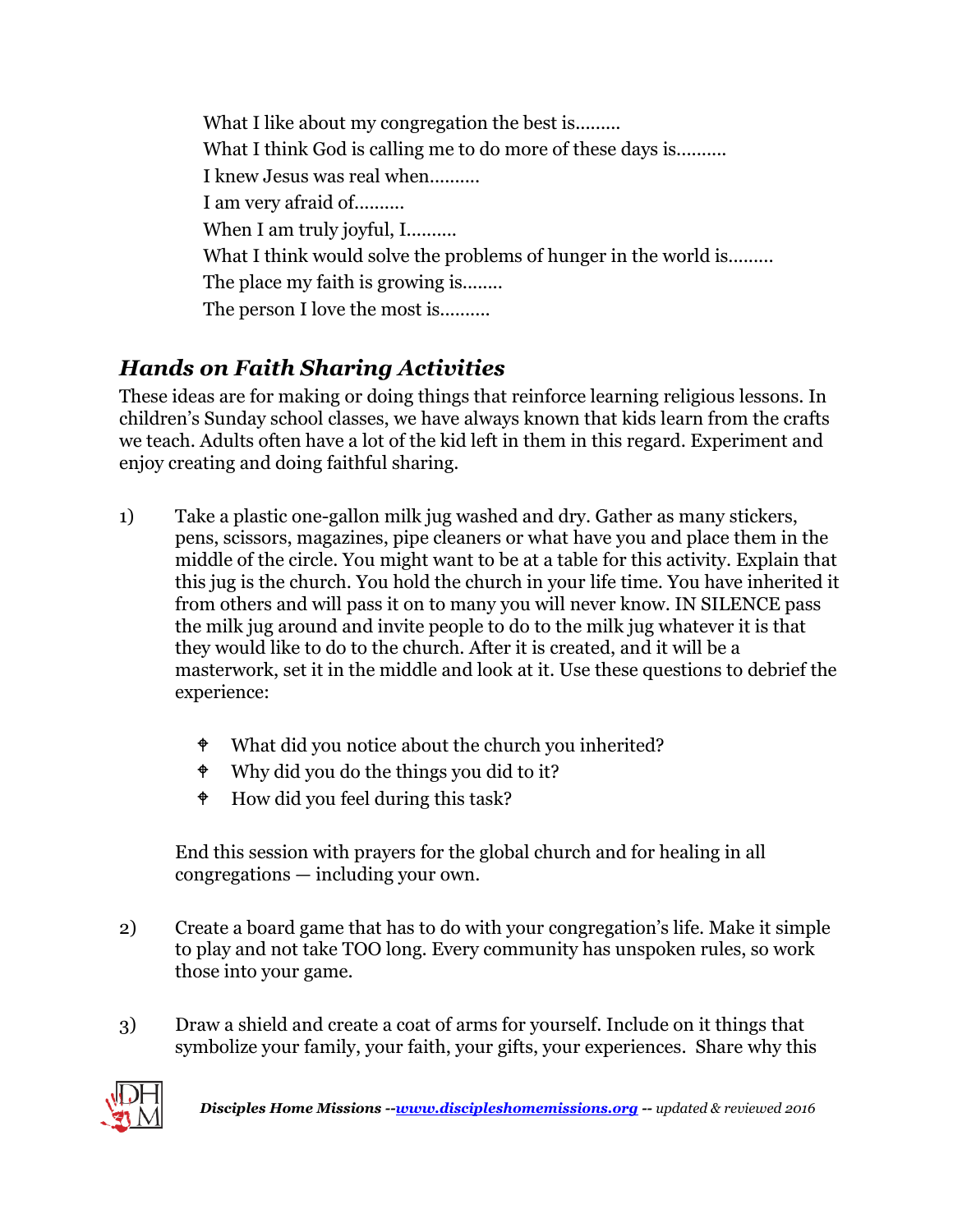shield represents you. OR Design a logo for your group of Elders that defines who you see them to be in the congregation.

- 4) Make a license plate that expresses your faith. Be creative and light hearted. Have lots of colored pens and stickers available. If possible make a fake local plate that looks like those from your area as a template.
- 5) Draw a line across a large sheet of paper for each person. Ask people to pretend this line represents their life. Have them mark it off in equal sections for the decades they have lived and plot the major turning points in their lives. They can note high points by going above the line and low points by going below the line in the drawing.

Prompting remarks might include:

- Remember significant births, deaths, marriages and divorces
- Remember job changes
- **F** Remember moves and schools, joining and leaving churches
- <sup> $\bullet$ </sup> Remember successes and what felt like failures.

Unpack this experience by sharing the life lines and using questions like:

- When was God's presence most clear to you in your life?
- $\bullet$  When did the church mean the most to you in your life?
- $\bullet$  What is the key thing you would want this group to know about your life?
- 6) On a large sheet of paper write the word blessings in big bold letters. Using this as a takeoff point, make a crossword puzzle naming blessings you have received recently either individually or in your congregation. For instance, through the letter "b" you might find the word sta**b**ility or ba**b**ies or **b**udget increase. The next person can connect to either the word blessing or the words that have been added. See if you can fill the page. Pray in thanksgiving for these many blessings.
- 7) Keep a blessings jar in your group and name your blessings by putting coins in the jar. When it is full give it to a ministry in your congregation or community.
- 8) At a sporting goods store, purchase the fishing line leaders that clip together and make bracelets out of them to remind yourselves of the disciples who left their nets to follow Jesus. Share what you might need to leave behind to more fully follow our savior. Wear the bracelets for a week and tell people you see what they signify to you.



*Disciples Home Missions -[-www.discipleshomemissions.org](http://www.discipleshomemissions.org/) -- updated & reviewed 2016*